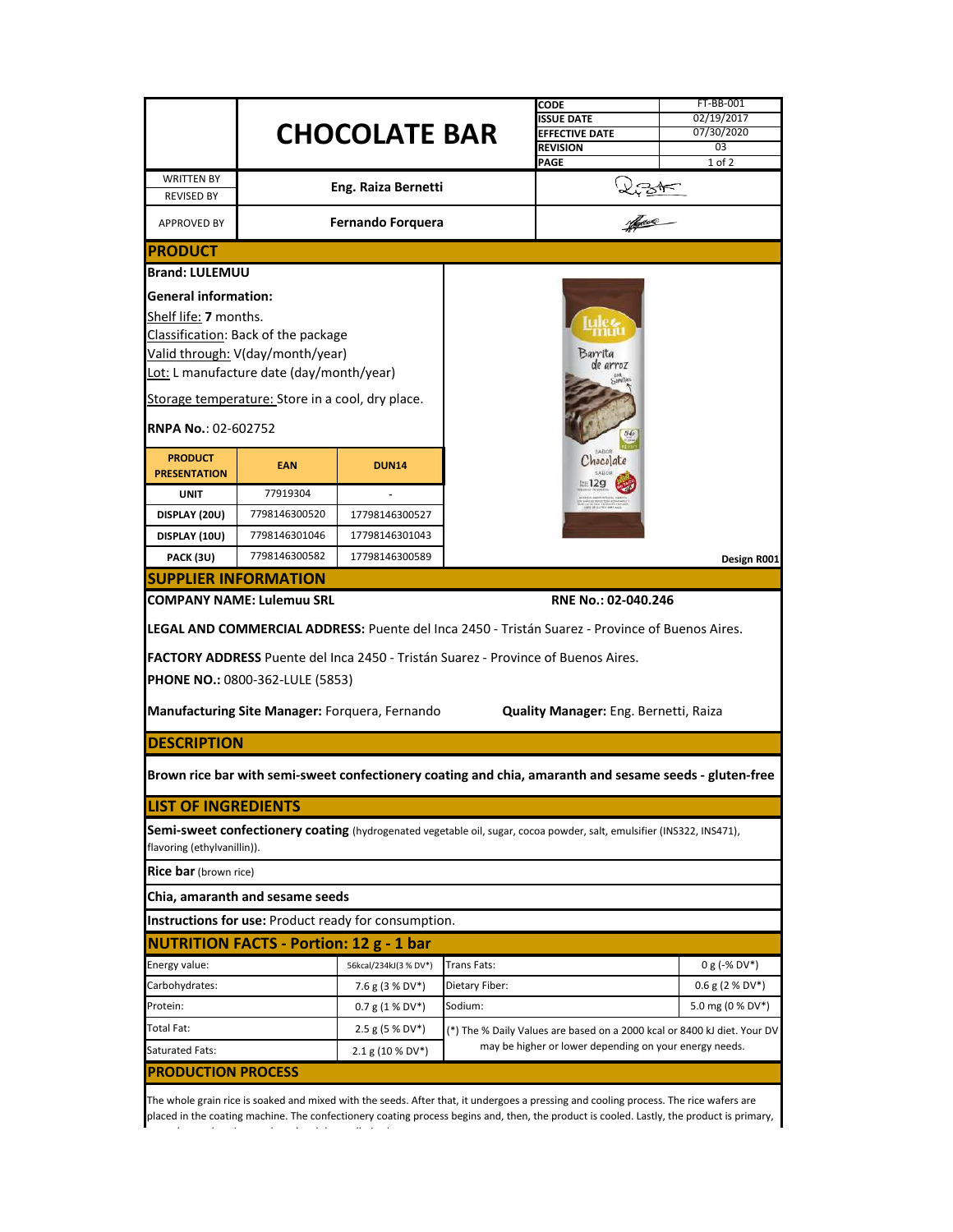|                                                              | <b>PRODUCT PRESENTATION</b>                         |                                                                          |                                                                                                                 |                             |                                 |         |  |
|--------------------------------------------------------------|-----------------------------------------------------|--------------------------------------------------------------------------|-----------------------------------------------------------------------------------------------------------------|-----------------------------|---------------------------------|---------|--|
|                                                              | 6 DISPLAY BOXES * 20 UNITS EACH - 100 BOX PALLET    |                                                                          |                                                                                                                 |                             |                                 |         |  |
|                                                              | 12 DISPLAY BOXES * 10 UNITS EACH - 100 BOX PALLET   |                                                                          |                                                                                                                 |                             |                                 |         |  |
|                                                              | 40-PACK TRIPACK BOX * 3 UNITS EACH - 100 BOX PALLET |                                                                          |                                                                                                                 |                             |                                 |         |  |
|                                                              |                                                     | <b>LEGISLATION APPLICABLE TO THE PRODUCT</b>                             |                                                                                                                 |                             |                                 |         |  |
|                                                              | <b>TYPE OF LEGISLATION</b>                          |                                                                          | <b>ARTICLE /RESOLUTION NO.</b>                                                                                  |                             |                                 |         |  |
| ARGENTINE FOOD CODE                                          |                                                     |                                                                          | CHAPTER XVII, DIETARY FOODS: Article No. 1383 - (Joint Resolution<br>SPRel No. 131/2011 and SAGyP No. 414/2011) |                             |                                 |         |  |
| <b>ALLERGENS</b>                                             |                                                     |                                                                          |                                                                                                                 |                             |                                 |         |  |
|                                                              | <b>Allergens present</b>                            |                                                                          | <b>Source</b>                                                                                                   |                             | <b>Characteristics/Function</b> |         |  |
|                                                              | <b>Sulfites</b>                                     |                                                                          | Additives                                                                                                       |                             | Part of ingredients             |         |  |
| <b>Allergens possibly present</b>                            |                                                     | <b>Source</b>                                                            | <b>Control measures</b>                                                                                         |                             |                                 |         |  |
| Milk and milk derivatives                                    |                                                     | Production line                                                          | <b>SSOP</b>                                                                                                     |                             |                                 |         |  |
| Soy derivatives                                              |                                                     | Production line<br><b>SSOP</b>                                           |                                                                                                                 |                             |                                 |         |  |
| Peanut                                                       |                                                     | Production line                                                          | <b>SSOP</b>                                                                                                     |                             |                                 |         |  |
| Hazelnuts                                                    |                                                     | Production line                                                          | <b>SSOP</b>                                                                                                     |                             |                                 |         |  |
|                                                              | <b>LOGISTICS INFORMATION</b>                        |                                                                          |                                                                                                                 |                             |                                 |         |  |
|                                                              |                                                     |                                                                          | <b>PRIMARY PACKAGING (Unit)</b>                                                                                 |                             |                                 |         |  |
|                                                              |                                                     |                                                                          | PACKAGING                                                                                                       | 20 Matte BOPP + 20 Met BOPP |                                 |         |  |
|                                                              |                                                     |                                                                          | <b>PACKAGE WIDTH</b>                                                                                            | 5 cm                        |                                 |         |  |
|                                                              |                                                     |                                                                          | <b>PACKAGE LENGTH</b>                                                                                           | 14 cm                       |                                 |         |  |
|                                                              |                                                     |                                                                          | <b>PACKAGE HEIGHT</b>                                                                                           | 1.5 cm                      |                                 |         |  |
|                                                              |                                                     |                                                                          | <b>DECLARED WEIGHT</b>                                                                                          | 12g                         |                                 |         |  |
|                                                              |                                                     |                                                                          | <b>SECONDARY PACKAGING</b>                                                                                      |                             |                                 |         |  |
|                                                              |                                                     |                                                                          | <b>Product presentation</b>                                                                                     | x3                          | <b>x10</b>                      | x20     |  |
| н<br>Width (in Cm)<br>i (in<br>g Cm)<br><b>Bundle weight</b> |                                                     |                                                                          | PACKAGING                                                                                                       | Crystal<br><b>BOPP</b>      | Carton                          | Carton  |  |
|                                                              |                                                     |                                                                          | <b>PACKAGE WIDTH</b>                                                                                            | 14 cm                       | 7.5 cm                          | 13 cm   |  |
| corresponds to the<br>weight of the box with                 | Length (in Cm)                                      |                                                                          | <b>PACKAGE LENGTH</b>                                                                                           | 20 cm                       | 12 cm                           | 12 cm   |  |
| the products                                                 |                                                     |                                                                          | <b>PACKAGE HEIGHT</b>                                                                                           | 1.5 cm                      | 13.5 cm                         | 13.5 cm |  |
|                                                              |                                                     |                                                                          | <b>DECLARED WEIGHT</b>                                                                                          | 36g                         | 120 <sub>g</sub>                | 240 g   |  |
|                                                              |                                                     |                                                                          |                                                                                                                 | <b>TERTIARY PACKAGING</b>   |                                 |         |  |
|                                                              |                                                     |                                                                          | PACKAGING                                                                                                       | Carton                      |                                 |         |  |
|                                                              |                                                     |                                                                          | <b>PACKAGE WIDTH</b>                                                                                            | 28.5 cm                     |                                 |         |  |
|                                                              |                                                     |                                                                          | <b>PACKAGE LENGTH</b>                                                                                           | 38 cm                       |                                 |         |  |
|                                                              |                                                     |                                                                          | <b>PACKAGE HEIGHT</b>                                                                                           | 15.0 cm                     |                                 |         |  |
|                                                              |                                                     |                                                                          | APPROX. TOTAL WEIGHT                                                                                            | 1.5 kg                      |                                 |         |  |
| <b>PALLET</b>                                                |                                                     |                                                                          |                                                                                                                 |                             |                                 |         |  |
| H1 pallet                                                    |                                                     | T1 pallet (number of bundles<br>per base)<br>Example: 9 bundles per base | <b>PACKAGE LENGTH</b>                                                                                           | 120 cm                      |                                 |         |  |
| (number of height bases)<br>Example: 3 bases                 |                                                     |                                                                          | <b>PACKAGE HEIGHT</b>                                                                                           | 165 cm                      |                                 |         |  |
|                                                              |                                                     |                                                                          | <b>PACKAGE WIDTH</b>                                                                                            | 100 cm                      |                                 |         |  |
|                                                              |                                                     |                                                                          | <b>APPROX. TOTAL WEIGHT</b>                                                                                     | 160 kg                      |                                 |         |  |
| <b>REVISION HISTORY</b>                                      |                                                     |                                                                          |                                                                                                                 |                             |                                 |         |  |
| <b>DATE</b>                                                  | <b>REVISION</b>                                     | <b>AUTHOR</b>                                                            |                                                                                                                 | <b>DESCRIPTION</b>          |                                 |         |  |
| 02/19/2017                                                   | 00                                                  | Eng. Bernetti Raiza                                                      |                                                                                                                 | New                         |                                 |         |  |
| 05/30/2018                                                   | 01                                                  | Lettieri Anabela                                                         | Company name updated                                                                                            |                             |                                 |         |  |
| 3/1/2019                                                     | 02                                                  | Eng. Bernetti Raiza                                                      | Change in format and information update                                                                         |                             |                                 |         |  |

T